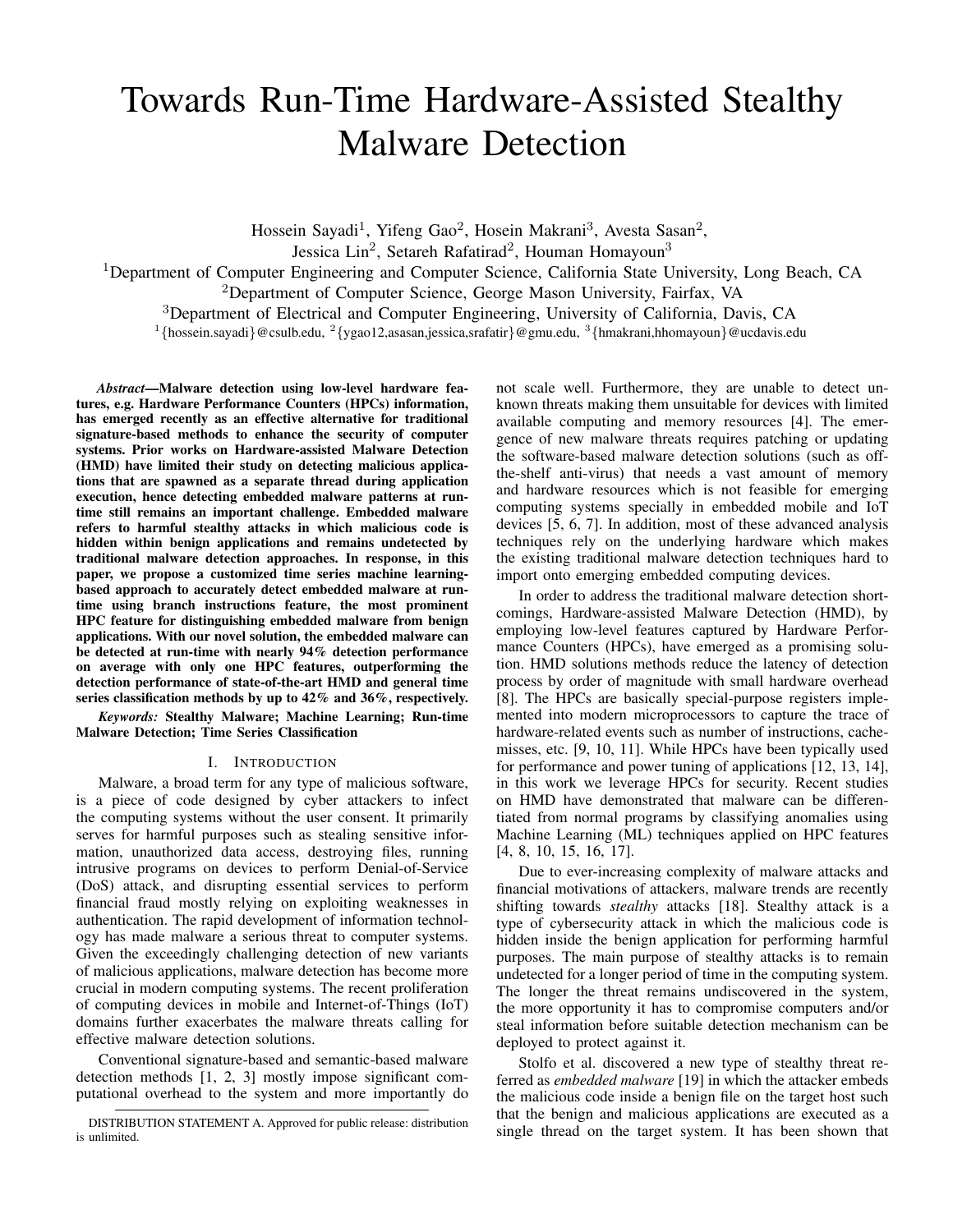traditional signature-based antivirus applications are unable to detect embedded malware even when the exact signature of malware is available in the detector database [19]. As a result, embedded malware is potentially a serious security threat and accurate anomaly detection techniques must be developed to mitigate it.

The existing studies on hardware-based malware detection have primarily assumed that the malware is spawned as a separate thread while executing on the target host. However, in real-world scenarios malicious programs attempt to hide themselves within a benign application to bypass the detection mechanisms. In HMD methods, the HPC data is directly fed to a detector, therefore, for embedded malicious code hidden inside the benign application, the HPC data becomes contaminated, as the collected events include the combined benign and malware microarchitectural events.

In response, in this work we propose an effective time series machine learning-based approach to accurately detect the embedded malicious patterns inside the benign programs using only one HPC feature (branch instruction). To the best of our knowledge, this is the first work that addresses the challenge of detecting stealthy/embedded malware using hardware performance counters features at run-time. The main objective of this work is to accurately detect the malicious application embedded inside the benign program using least number of microarchitectural events (only one HPC features) in which the traditional machine learning-based solutions are unable to detect them with even 8/16 features. Using an effective feature reduction technique, we first identify the most prominent low-level feature for embedded malware detection. Next, we propose a lightweight scalable time series-based Fully Convolutional Neural Network (FCN) model that automatically identifies potentially contaminated samples in HPCbased time series to distinguish the stealthy malware from benign applications at run-time using only branch instructions as the most significant low-level microarchitectural event.

## II. RELATED WORK AND BACKGROUND

## *A. Embedded Malware Detection*

Stolfo et al. first [19] proposed the first study on introducing a new type of stealthy malicious attack referred as embedded malware. The authors introduced a new type of stealthy threat referred as embedded malware in which the attacker embeds the malicious code or file inside a benign file on the target host such that the benign and malicious application are executed as a single thread on the target system.

They further introduced a method referred as file-print analysis in which they calculated 1-gram byte distribution of a file to identify the file type among PDF and DOC files. However, their approach is not capable of identifying the exact location of the embedded malware inside a benign file making it unfeasible for effective stealthy malware detection. The work in [20] proposed static and run-time dynamic methods for detecting malware embedded in Word documents. In static analysis, they deployed an open source application to decompose files and produced a similarity score for final classification decision. In their dynamic approach, they employed sandboxbased tests to check OS crashes and unexpected changes to the underlying environment. However, it is acknowledged by the authors that their approach is not practical to be used as an independent malware detection scheme.

The research in [21] used conditional markov n-grams techniques to propose an anomaly detection scheme to detect embedded malware. The rationale for using this type of ngrams is that it provides a more meaningful representation of a file's statistical properties than traditional n-grams methods. They deployed entropy rate, an information-theoretic measure, to quantify changes in Markov n-gram distributions of a file and demonstrated that the entropy rate gets significantly disturbed at malware embedding locations indicating its robustness for embedded malware detction. Their results indicate that the proposed Markov n-gram detector provides better detection and false positive rates than the previous work on embedded malware dettection in [19].

## *B. Malware Detection using Hardware Performance Counters*

Demme et al. [17] was the first study that proposed to deploy HPCs information for malware detection and demonstrated the effectiveness of using traditional ML models for hardware-based malware detection. They showed high detection accuracy result for Android malware by applying complex ML algorithms like Artificial Neural Network (ANN) and K-Nearest Neighbour (KNN). Tang et al. [22] further discussed the feasibility of complex unsupervised learning on low-level features to detect buffer overflow attacks that incurs large overhead and sophisticated analysis. Ozsoy et al. [15] used subsemantic features to detect malware using Logistic Regression (LR) and ANN algorithms. Moreover, they suggested changes in microprocessor pipeline to detect malware in truly real-time nature which increases the overhead and complexity.

The research in [8] proposed ensemble learning techniques for effective run-time hardware-assisted malware detection and improved the performance of HMD by accounting for the impact of reducing the number of HPC features on the performance of malware detectors. In [23], a machine learning-based HMD is proposed that uses various traditional classifiers, but requires 8 or more features to achieve high accuracy, which makes it less suitable for online malware detection. In addition, a recent work in [4] proposed a twostage machine learning-based approach for run-time malware detection in which in the first level classifies applications using a multiclass classification technique into either benign or one of the malware classes (Virus, Rootkit, Backdoor, and Trojan). In the second level, to have a high detection performance, the authors deploy a machine learning model that works best for each class of malware and further apply effective ensemble learning to enhance the performance of malware detection.

The work in [24] evaluated the suitability of HPCs for HMD. Though the presented experimental results in [24] are mostly in-favor of efficient malware detection through HPCs, they claim that if HPC traces of malware and benign applications are similar, it is hard to detect malware. However, the robustness of malware detection highly depends on the type of classifier employed. Moreover, it is likely to mislead the HMD methods, if the malware is crafted adversarially to perturb HPC patterns look similar to benign applications patterns, similar to adversarial attack in CNNs for image processing [25]. However, no details on crafting such adversarial applications nor real-world samples are provided. In addition, this work has performed limited analysis on embedded malware and only shows that one benign program infused with ransomware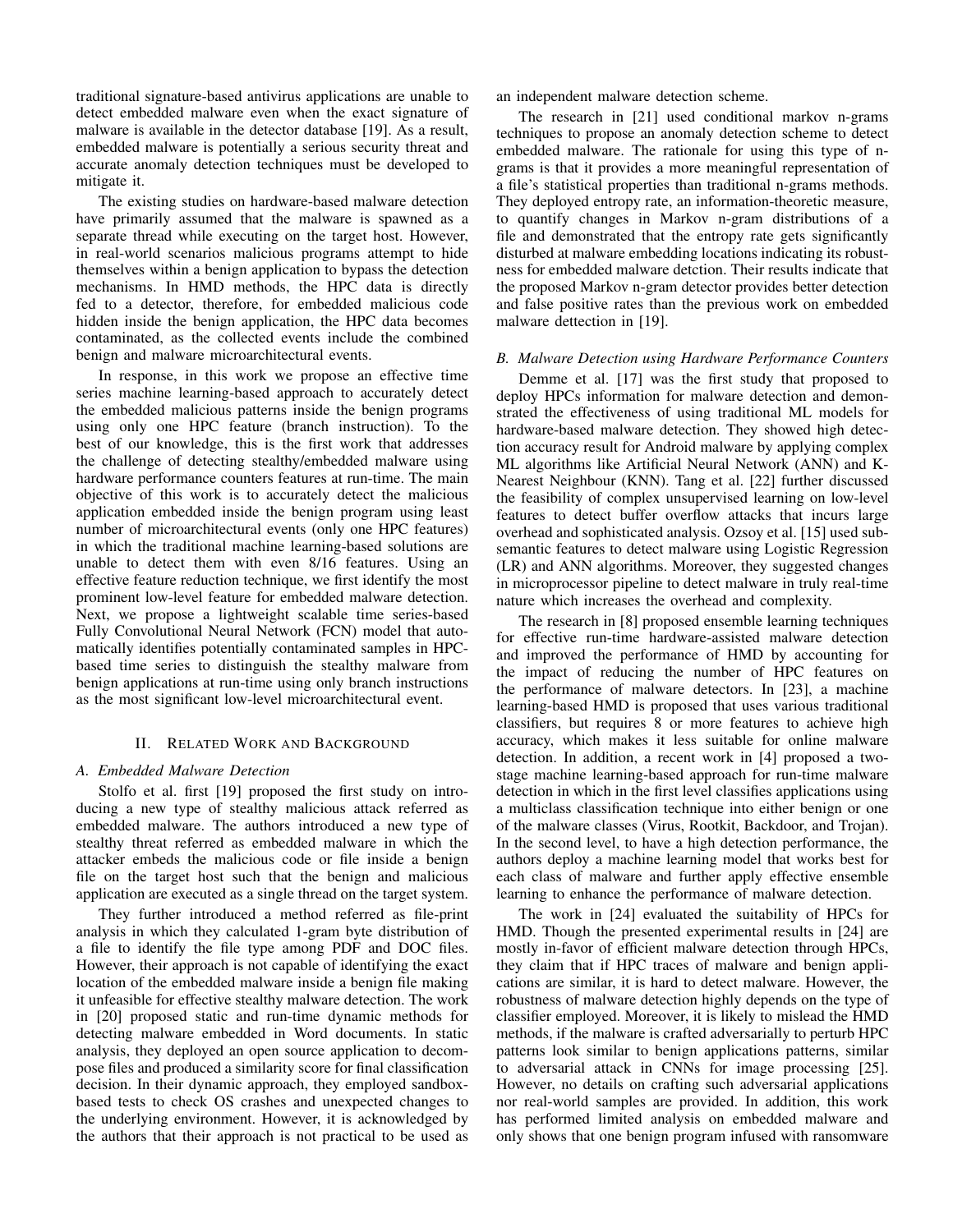

Fig. 1: Visualizing the complete benign and malware dataset using t-SNE algorithm: a) malware spawned as separate thread b) malware embedded inside benign applications

cannot be detected by traditional machine learning-based HMD without providing any effective solution to tackle the challenge of detecting stealthy/embedded malware.

Collectively, the prior works on HMD focus on detecting a threat model in which the malware is spawned as a separate thread within the application execution time. Furthermore, they used traditional ML-based algorithms with more than 4 HPC features to detect the malware with high accuracy. In particular, they have ignored assuming the malicious code embedded inside benign program which is a more threatening attack for today's computing systems. Our work is different, as it targets a more harmful attack, embedded malware, running within the same thread and execution binary of benign programs. It also proposes a lightweight machine learning-based approach which is capable of detecting pattern of embedded malware in the benign application using only one low-level microarchitectural feature.

## III. PROPOSED MALWARE DETECTION FRAMEWORK

#### *A. Challenge of Detecting Stealthy Malware using HPCs*

Figure 1 illustrates the challenge of detecting embedded malware. Figure 1-(a) visualizes the complete benign and malware HPC data (described in details in Section III), when the malware spawned as a separate thread, via t-distributed Stochastic Neighbor Embedding (t-SNE) algorithm. As seen, the marginal area between malware and benign program is large when malware spawned as a separate thread indicating that by using traditional ML models (prior works) the malware can be easily detected. However, the converted points of embedded malware data are mixed in Figure 1-(b) depicting the impact of embedding malcode inside benign applications. The figure highlights the challenge of embedded malware detection indicating that due to the dense distribution of malware and benign applications features, traditional classification approaches are not able achieve a high accuracy in detecting embedded malware. As a case study, by applying nearest neighbor classifier on both complete and embedded malware dataset, the classifier can achieve an accuracy of 90% in detecting the malware as a separate thread. However, the classifier can only achieve nearly 60% accuracy in embedded malware detection task when the malicious code is hidden inside the normal program.

#### *B. Data Collection & Feature Reduction*

The benign and malware applications are executed on an Intel Xeon X5550 machine (4 HPC registers available) running Ubuntu 14.04 with Linux 4.4 Kernel and HPC features are captured using *Perf* tool. We executed more than 3500 benign and malware applications. Benign applications include real world applications comprising MiBench, SPEC2006, Linux



Fig. 2: Overview of the proposed time series machine learning model for embedded malware detection

system programs, browsers, and text editors. Malware applications collected from Virustotal and Virusshare include 850 Backdoor, 640 Rootkit, and 1460 Trojan samples. After collecting the required data, by applying Principle Components Analysis (PCA) the critical HPC features are identified for effective HMD [4, 26]. The proposed time series-based detection approach using only the most significant HPC feature, branch instructions, is able to detect the embedded malware inside benign application with high detection accuracy. Branch operations are one of the non-trivial events as most malwares rely on branching operations for executing the malicious activity. Also, branch related counters can be accessed even in most of the low-end embedded and IoT devices, therefore making this type of microarchitectural events appealing to use for HMD.

#### *C. Stealthy Malware Threat Models*

For modeling the embedded malware threats, we have considered persistent malicious attacks which occur once in the benign application with notable amount of duration attempting to infect the system. Persistent malicious codes are primarily a subset of Advanced Persistent Threat (APT) which is comprised of stealthy and continuous computer hacking processes, mostly crafted to perform a specific malfunction activities. For the purpose of thorough analysis, we deployed various malware types for embedding the malicious code inside the benign application including Backdoor, Rootkit, Trojan, and Hybrid (Blended) attacks. For per-class embedded malware analysis, malware traces taken from one category of malware, are randomly embedded inside the benign applications and the proposed detection approach attempts to detect the malicious pattern. Furthermore, the Hybrid threat combines the behavior of all classes of malware.

## *D. Proposed Framework & Evaluation*

The overview of proposed machine learning-based malware detectors is depicted in Figure 2. Intuitively, the network is a simplified version of neural network inspired from previous general convolutional neural network-based time series classification models. As shown in Figure 2-(a), the proposed malware detector is based on the least number of HPC features and targets detecting stealthy attacks that have been ignored in prior studies on hardware-based malware detection. Furthermore, as seen in Figure 2-(b), the network is created by stacking two 1-D convolution layers with 16 and 2 kernels, respectively. The size of kernel in these two convolution layers is 2 and 3, respectively. These convolution layers aim at selecting the subsequence of HPC time series for identifying the malware. Then a global average pooling layer is applied to convert the output of the convolution layer into low dimension features. These features are then fed into a fully connected neuron network to distinguish the embedded malware from benign applications.

For a comprehensive and fair comparison of proposed malware detector with state-of-the-arts, we implemented different